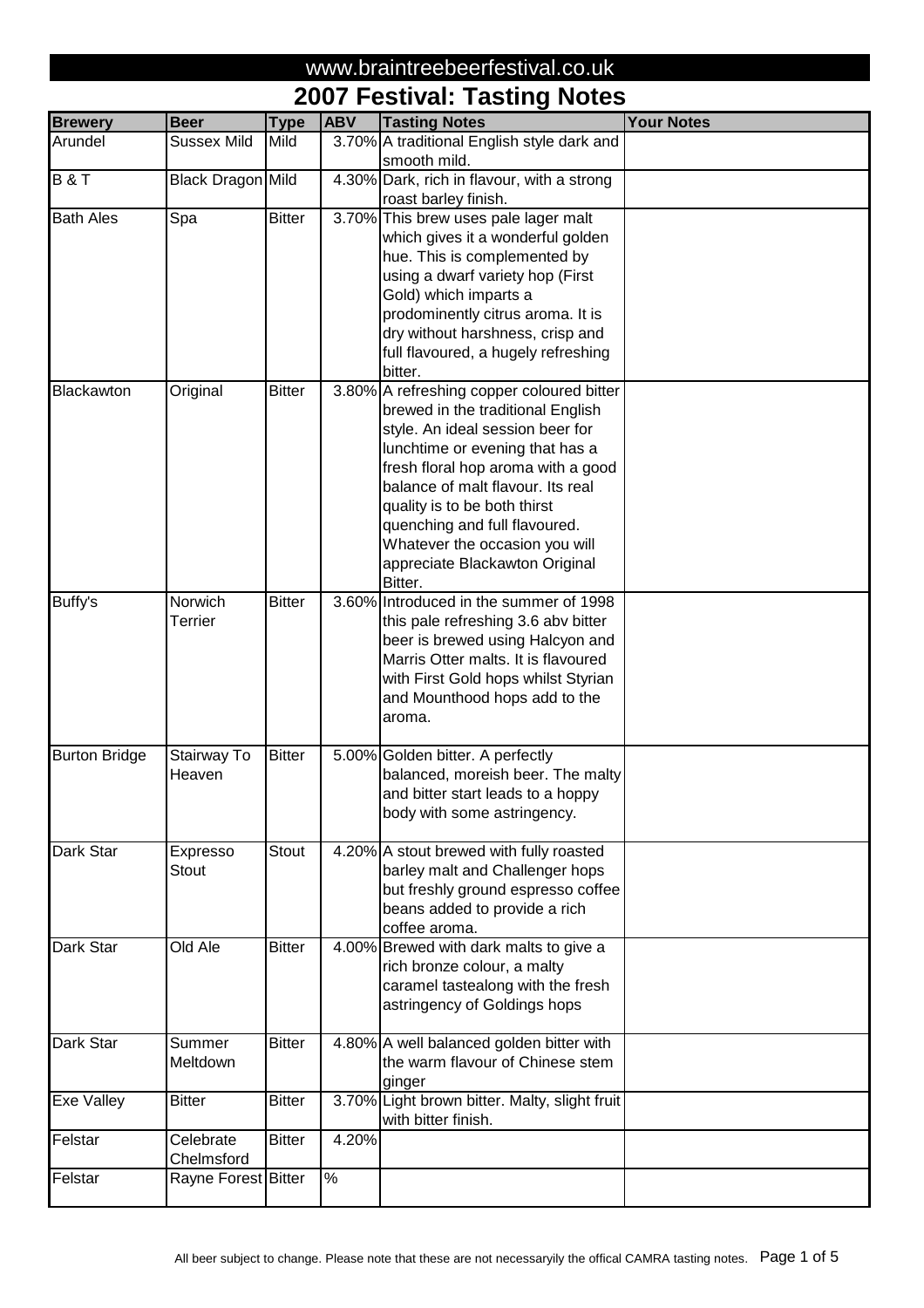|                      |                      |               |            | ZUVI I GƏLIVAI. TAƏLIIIY NULGƏ            |                   |
|----------------------|----------------------|---------------|------------|-------------------------------------------|-------------------|
| <b>Brewery</b>       | <b>Beer</b>          | <b>Type</b>   | <b>ABV</b> | <b>Tasting Notes</b>                      | <b>Your Notes</b> |
| Goffs                | Jouster              | <b>Bitter</b> |            | 4.00% A drinkable, tawny coloured ale,    |                   |
|                      |                      |               |            | with a light hoppiness in the             |                   |
|                      |                      |               |            | aroma. It has a good balance of           |                   |
|                      |                      |               |            | malt and bitterness in the mouth,         |                   |
|                      |                      |               |            | underscored by fruitiness, with a         |                   |
|                      |                      |               |            | clean, hoppy aftertaste.                  |                   |
|                      |                      |               |            |                                           |                   |
| Hampshire            | King Alfred          | <b>Bitter</b> |            | 3.80% A well balanced session bitter,     |                   |
|                      |                      |               |            | light amber colour with an inviting       |                   |
|                      |                      |               |            | malt and hop aroma. The best              |                   |
|                      |                      |               |            | pale ale malt and generous                |                   |
|                      |                      |               |            | useage of Progress and Golding            |                   |
|                      |                      |               |            | hops lead to a light, refreshing          |                   |
|                      |                      |               |            | palate, hints of caramel complexity       |                   |
|                      |                      |               |            | and clean bitter finish.                  |                   |
|                      |                      |               |            |                                           |                   |
| Hampshire            | <b>St Clements</b>   | Wheat         |            | 4.80% The zest of real Oranges and        |                   |
|                      |                      |               |            | Lemons is used to give a                  |                   |
|                      |                      |               |            | refreshingly citrous flavour to this      |                   |
|                      |                      |               |            | classic wheat beer.                       |                   |
| Iceni                | Fine Soft Day Bitter |               |            | 4.00% A deep gold colored ale with a      |                   |
|                      |                      |               |            | distinctive blend of maple syrup          |                   |
|                      |                      |               |            | and hops giving a balanced bitter         |                   |
|                      |                      |               |            | sweet aftertaste.                         |                   |
| Iceni                | Norfolk Lager Lager  |               |            | 5.00% Colour: Straw. A traditionally      |                   |
|                      |                      |               |            | brewed lager. Lagered for 13              |                   |
|                      |                      |               |            | weeks at 2 degrees centigrade.            |                   |
| Iceni                | Ported Porter Porter |               |            | 4.40% Packed with taste. A bottle of port |                   |
|                      |                      |               |            | is added to each cask                     |                   |
| Iceni                | Roisin Dubh          | Stout         |            | 4.40% Dark in color with a slightly sweet |                   |
|                      |                      |               |            | and very smooth taste.                    |                   |
| <b>Itchen Valley</b> | Godfathers           | <b>Bitter</b> |            | 4.80% The first Itchen Valley beer,       |                   |
|                      |                      |               |            | launched in 1997. The name                |                   |
|                      |                      |               |            | comes from the original brewers           |                   |
|                      |                      |               |            | being godfathers when the                 |                   |
|                      |                      |               |            | brewery was founded.                      |                   |
| <b>Mighty Oak</b>    | Honey Rider          | <b>Bitter</b> |            | 3.80% A blond honey beer brewed with      |                   |
|                      |                      |               |            | Maris Otter pale malt, Fuggles and        |                   |
|                      |                      |               |            | Goldings hops. The aroma of               |                   |
|                      |                      |               |            | Honey and blossom follow through          |                   |
|                      |                      |               |            | in the flavour of this light refeshing    |                   |
|                      |                      |               |            | slightly sweet beer.                      |                   |
| <b>Mighty Oak</b>    | <b>IPA</b>           | <b>Bitter</b> |            | 3.50% Delicate honey and vanilla tones    |                   |
|                      |                      |               |            | complement a moderate bitterness          |                   |
|                      |                      |               |            | in this well balanced amber sesiion       |                   |
|                      |                      |               |            | beer                                      |                   |
| <b>Mighty Oak</b>    | Oscar Wilde          | Mild          |            | 3.70% Flavoursome dark red mild, hints    |                   |
|                      | Mild                 |               |            | of blackberry and coconut on the          |                   |
|                      |                      |               |            | nose, and malty taste. Current            |                   |
|                      |                      |               |            | <b>CAMRA Champion Ale</b>                 |                   |
| <b>Mighty Oak</b>    | Saxon Strong Bitter  |               |            | 6.50% A deep tawny ale brewed with        |                   |
|                      |                      |               |            | Bramling Cross Progress and               |                   |
|                      |                      |               |            | Goldings hops giving full bodied          |                   |
|                      |                      |               |            | fruity flavours along side a              |                   |
|                      |                      |               |            | complex malt character,                   |                   |
|                      |                      |               |            | reminiscent of barley wine.               |                   |
|                      |                      |               |            |                                           |                   |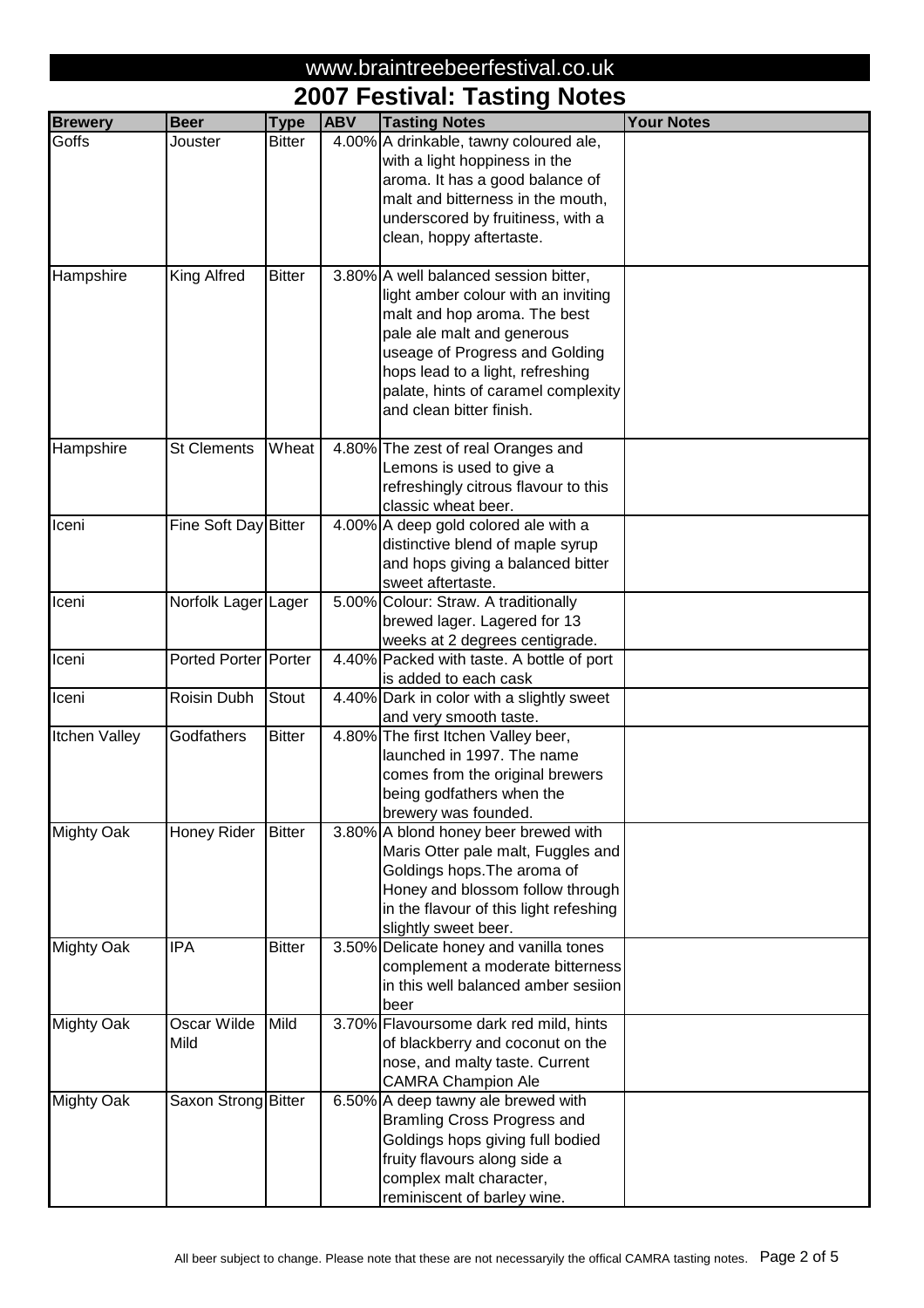|                   |                     |               |            | ZUUT I GSUVAI. TASUNG NOLGS               |                   |
|-------------------|---------------------|---------------|------------|-------------------------------------------|-------------------|
| <b>Brewery</b>    | <b>Beer</b>         | <b>Type</b>   | <b>ABV</b> | <b>Tasting Notes</b>                      | <b>Your Notes</b> |
| <b>Mighty Oak</b> | Simply The          | <b>Bitter</b> |            | 4.40% A tawny, full-bodied complex and    |                   |
|                   | <b>Best</b>         |               |            | fruity best bitter with a light           |                   |
|                   |                     |               |            | balance of malt and hops, and a           |                   |
|                   |                     |               |            | bitter-sweet finish.                      |                   |
| Moor              | Millys Mild         | Mild          |            | 3.90% Named after our rescue dog, Milly,  |                   |
|                   |                     |               |            | this is our dark Somerset ale, with       |                   |
|                   |                     |               |            | a smooth mouthfeel and slightly           |                   |
|                   |                     |               |            | roasty finish. Pale, Crystal and          |                   |
|                   |                     |               |            | Wheat malts comprise the bulk of          |                   |
|                   |                     |               |            | the grist, with a hint of Roasted         |                   |
|                   |                     |               |            | Barley adding the finishing touch.        |                   |
|                   |                     |               |            | <b>Traditional Fuggles and Goldings</b>   |                   |
|                   |                     |               |            | hops provide depth without being          |                   |
|                   |                     |               |            | overt, while the English yeast gives      |                   |
|                   |                     |               |            | a full mouth feel.                        |                   |
| Nethergates       | Augustinian         | <b>Bitter</b> |            | 4.50% A wonderfully smooth drinking       |                   |
|                   |                     |               |            | premium beer, with a hint of              |                   |
|                   |                     |               |            | crystal malt. The late addition of        |                   |
|                   |                     |               |            | Styrian Goldings in the boil lends        |                   |
|                   |                     |               |            | the beer a continental flavour.           |                   |
|                   |                     |               |            | Originally brewed to celebrate the        |                   |
|                   |                     |               |            | 750th anniversary of the founding         |                   |
|                   |                     |               |            | of the Augustinian priory in Clare,       |                   |
|                   |                     |               |            | the original home of Nethergate.          |                   |
|                   |                     |               |            |                                           |                   |
| Nethergates       | Azzaskunk           | <b>Bitter</b> |            | 4.30% This tawny coloured ale has a       |                   |
|                   |                     |               |            | delicate bitterness brewed with the       |                   |
|                   |                     |               |            | single hop Goldings to give a             |                   |
|                   |                     |               |            | superb traditional aroma.                 |                   |
| Nethergates       | <b>Stour Valley</b> | Porter        |            | 6.20% Using a blend of chocolate, black   |                   |
|                   | Strong              |               |            | and amber malts this is a fine dark       |                   |
|                   |                     |               |            | porter. It has a strong and crisp         |                   |
|                   |                     |               |            | bitterness. Being a very strong           |                   |
|                   |                     |               |            | beer it is not what most people           |                   |
|                   |                     |               |            | would describe as a session beer!.        |                   |
| Nethergates       | Umbel               | <b>Bitter</b> |            | 5.00% The addition of coriander to        |                   |
|                   | Magna               |               |            | Nethergate's Old Growler wort             |                   |
|                   |                     |               |            | completes the original 1750's             |                   |
|                   |                     |               |            | recipe for this distintive dark beer.     |                   |
|                   |                     |               |            | The spiciness adds to the appeal.         |                   |
|                   |                     |               |            |                                           |                   |
| <b>RCH</b>        | <b>East Street</b>  | <b>Bitter</b> |            | 5.00% First brewed to celebrate the 500th |                   |
|                   | Cream               |               |            | guest beer at the Dartmouth Inn,          |                   |
|                   |                     |               |            | Newton Abbot, and was named by            |                   |
|                   |                     |               |            | a customer in a competition. It           |                   |
|                   |                     |               |            | went down so well that it has             |                   |
|                   |                     |               |            | become a regular beer. This               |                   |
|                   |                     |               |            | enigmatic full bodied beer with           |                   |
|                   |                     |               |            | malty hoppy fruit bitter with a           |                   |
|                   |                     |               |            | sweet taste which all vie for             |                   |
|                   |                     |               |            | dominance in this complex and             |                   |
|                   |                     |               |            | well crafted premium chestnut             |                   |
|                   |                     |               |            | coloured ale                              |                   |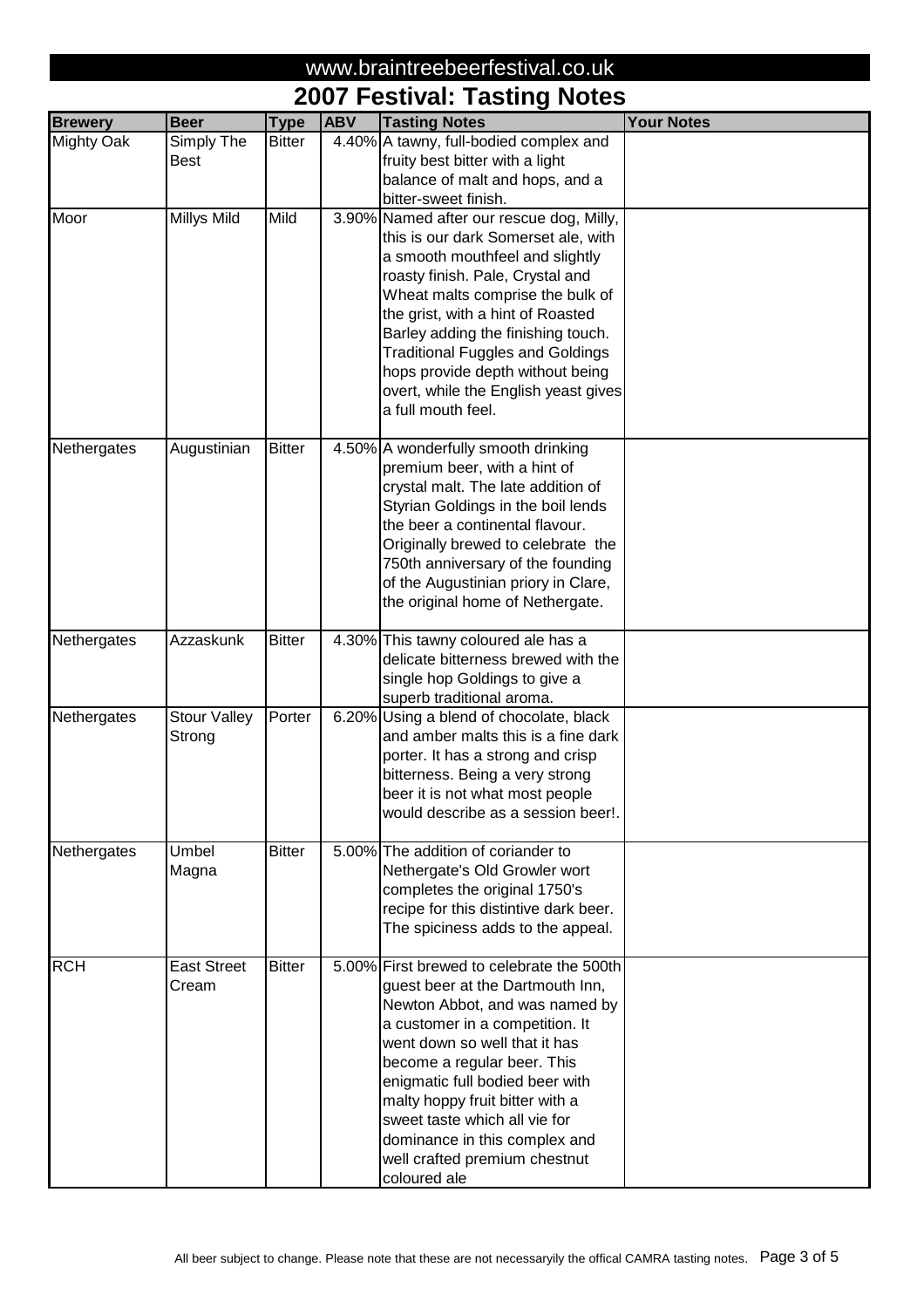## www.braintreebeerfestival.co.uk

# **2007 Festival: Tasting Notes**

| <b>Brewery</b>          | <b>Beer</b>                  | <b>Type</b>   | <b>ABV</b> | <b>Tasting Notes</b>                                                      | <b>Your Notes</b> |
|-------------------------|------------------------------|---------------|------------|---------------------------------------------------------------------------|-------------------|
| <b>RCH</b>              | Old Slug                     | Porter        |            | 4.50% A delicious traditional porter with a                               |                   |
|                         | Porter                       |               |            | full bodied taste of chocolate,                                           |                   |
|                         |                              |               |            | coffee, blackcurrant and black                                            |                   |
|                         |                              |               |            | cherry with a good aroma. A near                                          |                   |
|                         |                              |               |            | black colour with a good white                                            |                   |
|                         |                              |               |            | head when served through a tight                                          |                   |
|                         |                              |               |            | sparkler.                                                                 |                   |
| <b>RCH</b>              | PG Steam                     | <b>Bitter</b> |            | 3.90% The name comes from Paul Davey                                      |                   |
|                         |                              |               |            | M.D. and Graham Dunbavan                                                  |                   |
|                         |                              |               |            | Brewer and the Steam as we now                                            |                   |
|                         |                              |               |            | had a steam boiler to heat the                                            |                   |
|                         |                              |               |            | copper. This complex multi layered                                        |                   |
|                         |                              |               |            | ale has a floral hop aroma with                                           |                   |
|                         |                              |               |            | medium bodied hop, bitter taste                                           |                   |
|                         |                              |               |            | with some fruit and sweetness.                                            |                   |
| <b>RCH</b>              | Steamed                      | <b>Bitter</b> |            | 4.50% Golden in colour with a citrus                                      |                   |
|                         | <b>Flames</b>                |               |            | blackcurrent flavour.                                                     |                   |
| Saffron                 | <b>Braintree Silk Bitter</b> |               | 4.00%      |                                                                           |                   |
| Saffron                 | Endeavour                    | <b>Bitter</b> |            | 4.60% Dark ruby red ale brewed with                                       |                   |
|                         |                              |               |            | Maris Otter barley, dark crystal                                          |                   |
|                         |                              |               |            | and amber malts plus Torrified                                            |                   |
|                         |                              |               |            | wheat. Pioneer hops help to create                                        |                   |
|                         |                              |               |            | a rich velvety smooth beer with                                           |                   |
|                         |                              |               |            | hints of roasted nuts and fruity                                          |                   |
|                         |                              |               |            | floral aromas.                                                            |                   |
| Saffron                 | <b>Silent Night</b>          | Porter        |            | 5.20% Very dark ruby Porter brewed with                                   |                   |
|                         |                              |               |            | generous amounts of Chocolate                                             |                   |
|                         |                              |               |            | and dark Crystal malts to give rich                                       |                   |
|                         |                              |               |            | aromas of chocolate, molasses                                             |                   |
|                         |                              |               |            | and coffee. The addition of Ruby                                          |                   |
|                         |                              |               |            | Port and pure red grape juice                                             |                   |
|                         |                              |               |            | along with Fuggles and Bramling<br>Cross hops create a soft fruity and    |                   |
|                         |                              |               |            | spice finish.                                                             |                   |
|                         |                              |               |            |                                                                           |                   |
| The Whitehorse Whatneez |                              | <b>Bitter</b> |            | 4.20% Brewed from a recipe of an                                          |                   |
| <b>Brewery</b>          | Special                      |               |            | original classic from the famous                                          |                   |
|                         |                              |               |            | Mortlake brewery.                                                         |                   |
| Tring                   | Fanny Ebbs                   | <b>Bitter</b> |            | 3.90% A highly refreshing blonde                                          |                   |
|                         | Summer Ale                   |               |            | coloured ale, both crisp and dry on<br>the palate with a citrus hop aroma |                   |
|                         |                              |               |            |                                                                           |                   |
|                         |                              |               |            | imparted by Cascade and Saaz.                                             |                   |
| <b>White Star</b>       | <b>Crafty Shag</b>           | Lager         |            | 4.10% Finest Saaz hops and lager yeast,                                   |                   |
|                         |                              |               |            | brewed using traditional methods                                          |                   |
|                         |                              |               |            | ensure this is a thirst quencher,<br>not to be missed in the summer       |                   |
|                         |                              |               |            | months.                                                                   |                   |
| <b>White Star</b>       | <b>UXB</b>                   | <b>Bitter</b> |            | 3.80% UXB is a popular, crisp, dry                                        |                   |
|                         |                              |               |            | session bitter. Brewed using                                              |                   |
|                         |                              |               |            | cascade hops. The name evokes                                             |                   |
|                         |                              |               |            | the Southampton blitz (it was the                                         |                   |
|                         |                              |               |            | acronym for an unexploded                                                 |                   |
|                         |                              |               |            | bomb).                                                                    |                   |